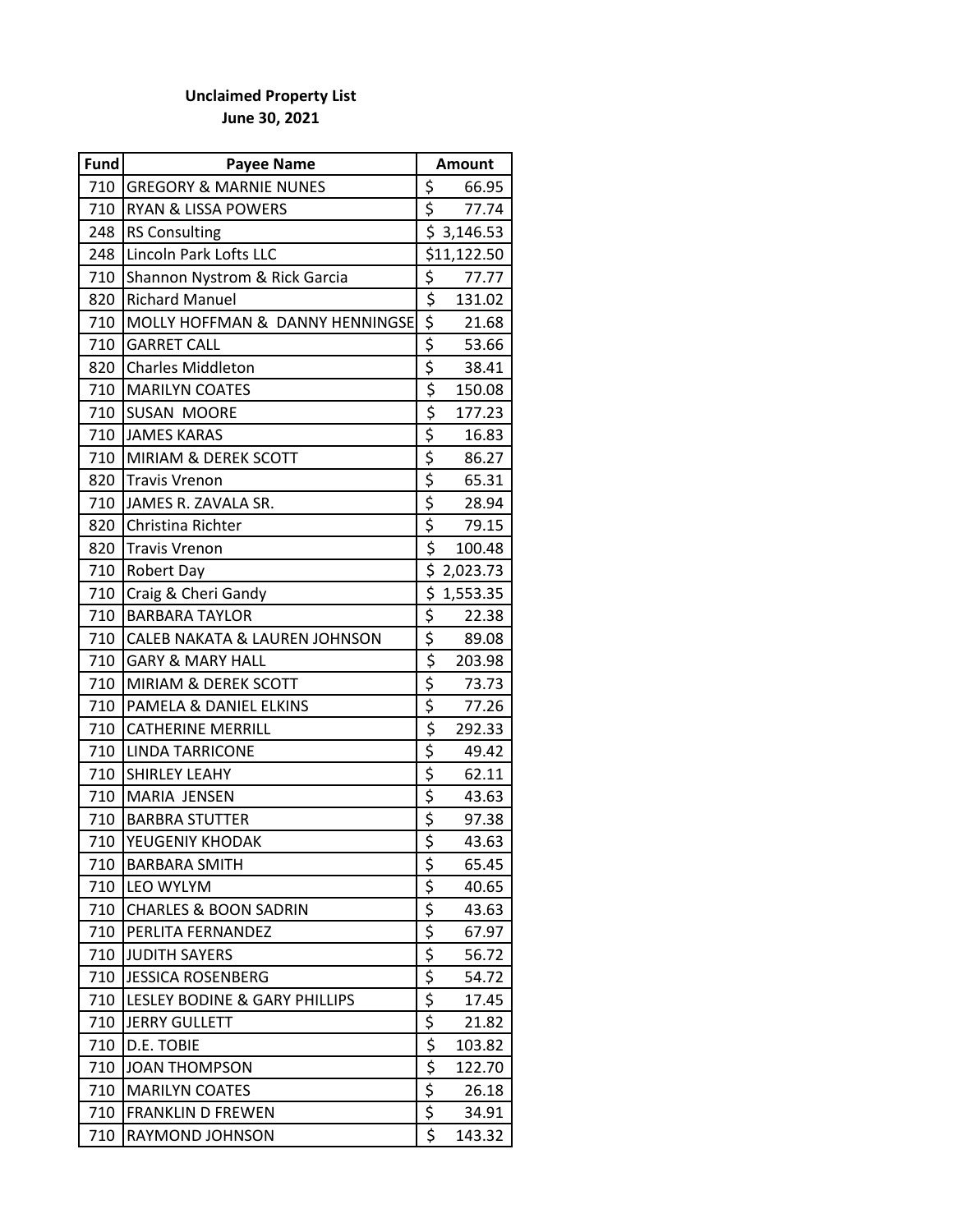| 710 | <b>ELIZABETH MILLER</b>             | \$                                                      | 131.09 |
|-----|-------------------------------------|---------------------------------------------------------|--------|
| 710 | <b>JONAS PORUP</b>                  | \$                                                      | 91.63  |
| 710 | <b>GORDON &amp; FRANCE REYNOLDS</b> | \$                                                      | 178.59 |
| 710 | <b>MIRIAM &amp; DEREK SCOTT</b>     | $rac{5}{5}$                                             | 52.36  |
| 710 | <b>NANCY HOLMES</b>                 |                                                         | 343.06 |
| 710 | DONALD & LOUISE SALZMAN             | \$                                                      | 87.26  |
| 710 | <b>FLOYD FUSON</b>                  | \$                                                      | 17.45  |
| 710 | <b>SANDRA JACKSON</b>               | $\frac{1}{5}$ $\frac{1}{5}$ $\frac{1}{5}$ $\frac{1}{5}$ | 29.21  |
| 710 | <b>EARL LE LA CHEUR</b>             |                                                         | 34.91  |
| 710 | <b>PETER KANE</b>                   |                                                         | 34.91  |
| 710 | <b>GARRET CALL</b>                  |                                                         | 643.18 |
|     | 710 EUGENE & JANICE WELLS           | \$                                                      | 229.56 |
| 710 | <b>TAWNY ROUNSAVILLE</b>            | $rac{5}{5}$                                             | 147.69 |
| 710 | <b>VALERIE TANDY</b>                |                                                         | 17.45  |
| 710 | <b>MICHAEL &amp; TAMARA WILGUS</b>  | $\overline{\xi}$                                        | 18.48  |
| 710 | <b>STUART &amp; ANNE ADCOCK</b>     | \$                                                      | 104.72 |
| 710 | <b>ELINA MIKITIUK</b>               |                                                         | 17.45  |
| 710 | <b>JEREMY &amp; AMBER WILLEFORD</b> | $rac{5}{5}$<br>$rac{5}{5}$                              | 61.09  |
| 710 | <b>SCOTT &amp; REBECCA FARRAR</b>   |                                                         | 517.86 |
| 710 | MICHAEL LUEVANO                     | \$                                                      | 30.54  |
| 710 | <b>CAM IX TRUST</b>                 | \$                                                      | 182.76 |
| 710 | <b>IRA OFSINK</b>                   | $rac{5}{5}$                                             | 174.22 |
| 710 | <b>JUSTIN MILLS</b>                 |                                                         | 521.37 |
| 710 | JOSE GOMEZ, JR.                     |                                                         | 136.45 |
| 710 | KIM & BRYCE MOORE                   | \$                                                      | 162.31 |
| 710 | Kolby & Janine Campbell             | \$                                                      | 21.82  |
| 710 | <b>Ben Erwin</b>                    | $\overline{\xi}$                                        | 22.17  |
| 710 | Todd & Amanda Harrison              | $rac{5}{5}$                                             | 236.67 |
| 710 | Dan & Susie Lee                     |                                                         | 469.66 |
| 710 | George & Rita Moreno                |                                                         | 489.54 |
| 710 | Thomas Oliver                       | \$                                                      | 21.82  |
| 710 | Desra Perez                         | \$                                                      | 21.82  |
| 710 | Sacramento Delta Property Mgmt      | \$                                                      | 141.16 |
| 710 | Lee Sherbo                          |                                                         | 21.82  |
| 710 | Eloise Warren & Sally Vallieres     |                                                         | 531.44 |
| 710 | <b>Richard and Grace Wagstaff</b>   |                                                         | 34.91  |
| 710 | Brice & Janna Adame                 |                                                         | 29.57  |
| 710 | Monica Brown and Summer Allison     |                                                         | 43.32  |
| 710 | Joseph and Ann Marie Azevedo        |                                                         | 56.72  |
| 710 | <b>Nick Cazares</b>                 |                                                         | 34.91  |
| 710 | Douglas Cornwell III                |                                                         | 44.66  |
| 710 | Gisela N. Enriquez                  |                                                         | 91.63  |
| 710 | Anna & Bob George                   |                                                         | 56.72  |
| 710 | Nhung Dang & Claudia Le             |                                                         | 30.54  |
| 710 | Yousouf Mohammad                    |                                                         | 37.93  |
| 710 | Daniel Storme                       |                                                         | 52.53  |
| 710 | Mary Sweigert                       |                                                         | 17.45  |